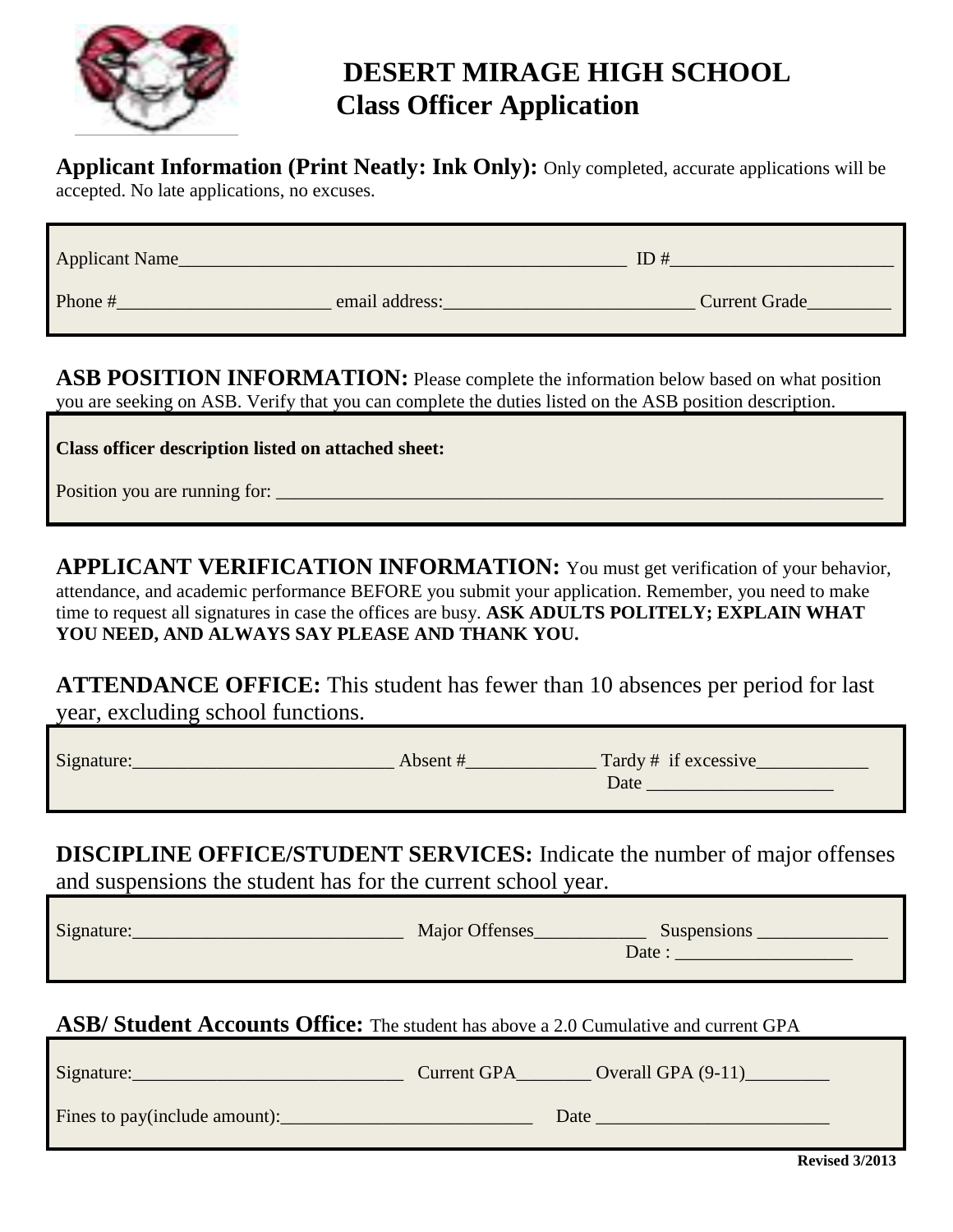#### **If accepted as a Desert Mirage High School Class Officer for this school year, I will:**

- 1. Abide by and hold the rules and regulations of Desert Mirage High School and CVUSD.
- 2. Uphold the high standards of conduct, this is expected of me as a student leader. I will display characteristics of a positive role model for our student body. I will continue to be trustworthy, responsible, respectful, fair, enthusiastic, self-motivated, and dependable and honest.
- 3. Maintain good attendance, no more than 10 excused or unexcused absences during this school year; this excludes school functions such as athletic events and/or DMHS Club trips. I understand that this is done to ensure that I can continue to participate in class functions regularly and never fall behind in classes.
- 4. Continue to maintain a minimum of a 3.0 cumulative G.P.A., no D's or F's on citizenship.
- **5. Arrange transportation to and from school. Be willing to come to school early and stay a few hours late when my class advisor requires me to stay. Enroll in afterschool 7th period class. Stay afterschool with ASB Advisor weekly. Class activities must hold priority over all outside school activities.**
- 6. As a class officer I will conduct formal meetings and assure all proper ASB procedures and documentation is followed. Class officers will learn and follow proper parliamentary procedure for our meetings.
- 7. Class officers are expected to be involved within the community. Participation in charitable events in encouraged especially those promoted by ASB and or other campus clubs.
- 8. Assist my class in fundraising to generate funds and work directly with my advisor to ensure that all participants fully complete fundraising activities. Attend and support all school ASB events
- **9. I am responsible for supporting class activities and events at Desert Mirage High School. This requires time beyond normal hours. In addition, members are expected to devote some of their time before or after school, holidays, and on weekends to work on activities and events.**
- 10. I will return to the ASB office afterschool on the day of the application deadline for the Director's final approval my campaign week. If I am approved, I will only be allowed to campaign from Monday – Thursday the week after the application deadline. I must follow the rules listed below or I will be disqualified from the election.
	- a. Posters must contain words or phrases that are school appropriate.
	- b. Posters hung must use blue painters tape. Small posters on door must use clear tape
	- c. Fliers can be passed out but I am responsible for picking them up if found on the floor. They are not to be put up on teacher's doors unless permission is granted by the teacher.
	- d. I will remove my posters by Thursday afterschool.

**I have read and understand the above Class Representative Contract and promise to abide by the rules set forth. I understand that by not fulfilling the obligations, I may be removed from the course. I promise to serve the students and staff of DMHS to the best of my ability.**

| Date: |
|-------|
|       |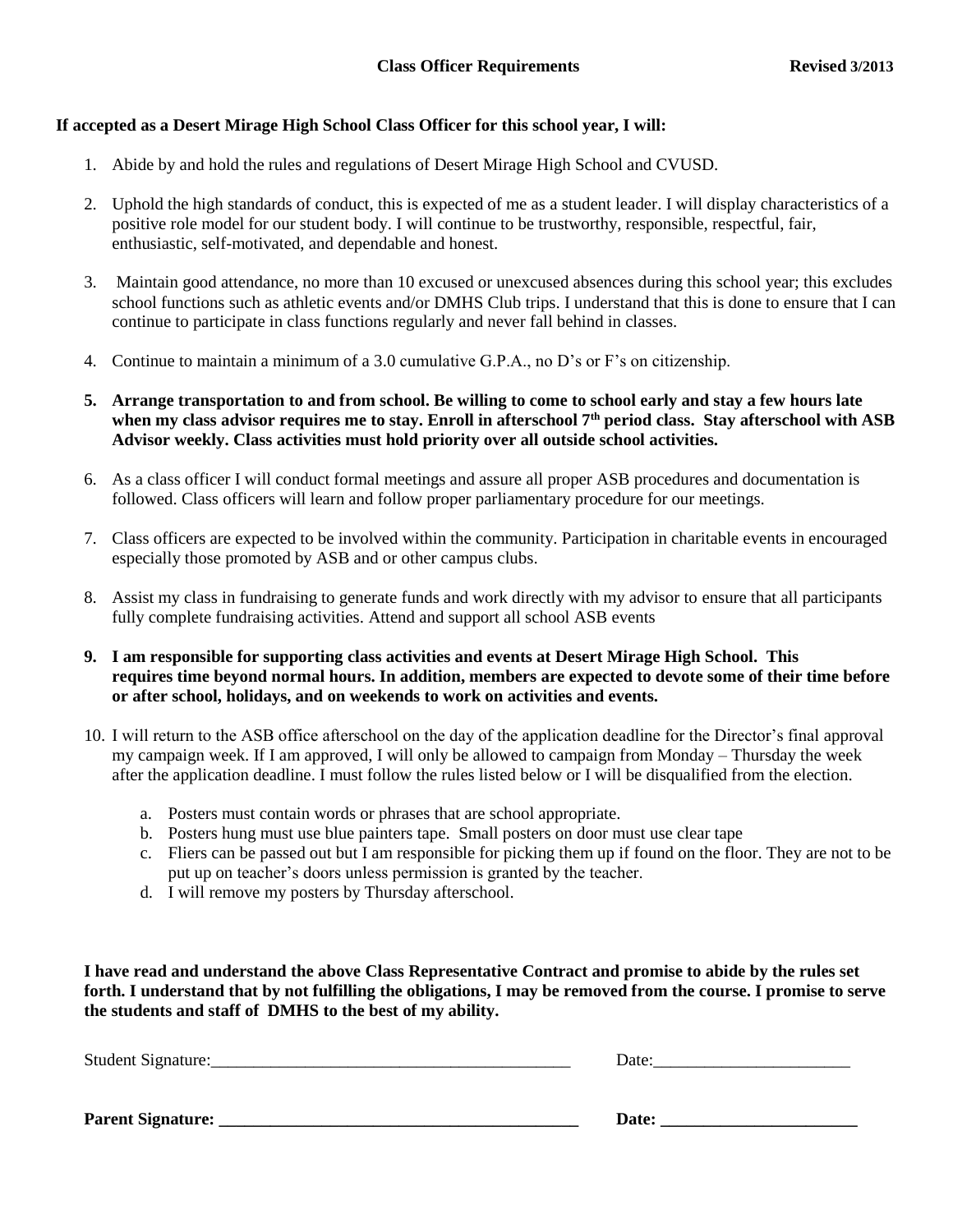## **Class Officer Descriptions (Elected Position)**

#### **PRESIDENT:**

The Class President shall:

- Be in charge of all that pertain to their grade level (with the Class Advisor), and should promote these activities with their class.
- Be responsible for loving their class in events and activities at Desert Mirage High School.
- Inform the ASB Council of all Class Activities
- Be in charge of organizing and presiding over all class meetings.
- Be in charge of organizing fund-raising for the Class

## **VICE PRESIDENT:**

The Vice President Shall:

- Assume all Presidential duties and responsibilities in their absence
- Succeed automatically to the Presidency in the event of impeachment, resignation, or disqualification
- Oversee that all Class Officers are participating in all activities that are associated with the class
- Oversee all clubs and campus organizations

#### **TREASURER:**

The Class Treasurer shall:

- Be responsible for maintaining a record of the Class funds
- Be responsible for a monthly financial report to the Class Officers.
- Be the official liaison between the class and the Student Accounts/ASB Office.
- Keep a file of all financial transactions

### **SECRETARY:**

The Class Secretary shall:

- Keep minutes of all Class meetings
- Distribute copies of minutes to all Officers, Advisor, Student Accounts, and the ASB officer.
- Keep a file of all minutes for future reference.
- Be responsible for taking attendance to all meetings.
- Write up purchase orders at least one day before our weekly meeting.

## **REPRESENTATIVE:**

The representative shall:

- Be responsible to attend all events and meetings
- Help officers with events and projects
- One Representative acts as Historian
- One Representative acts as Publicity
- One Representative acts as Activities